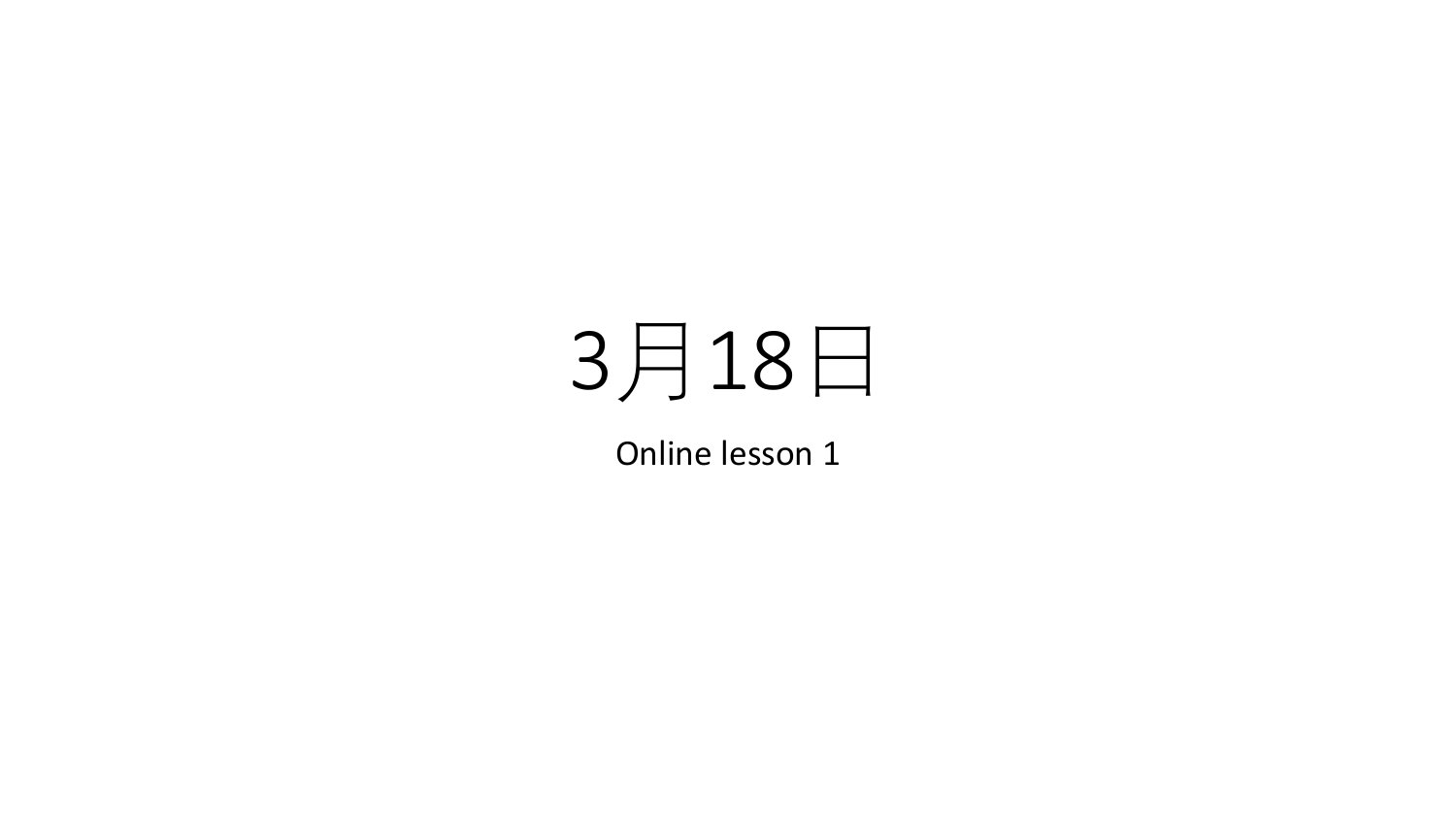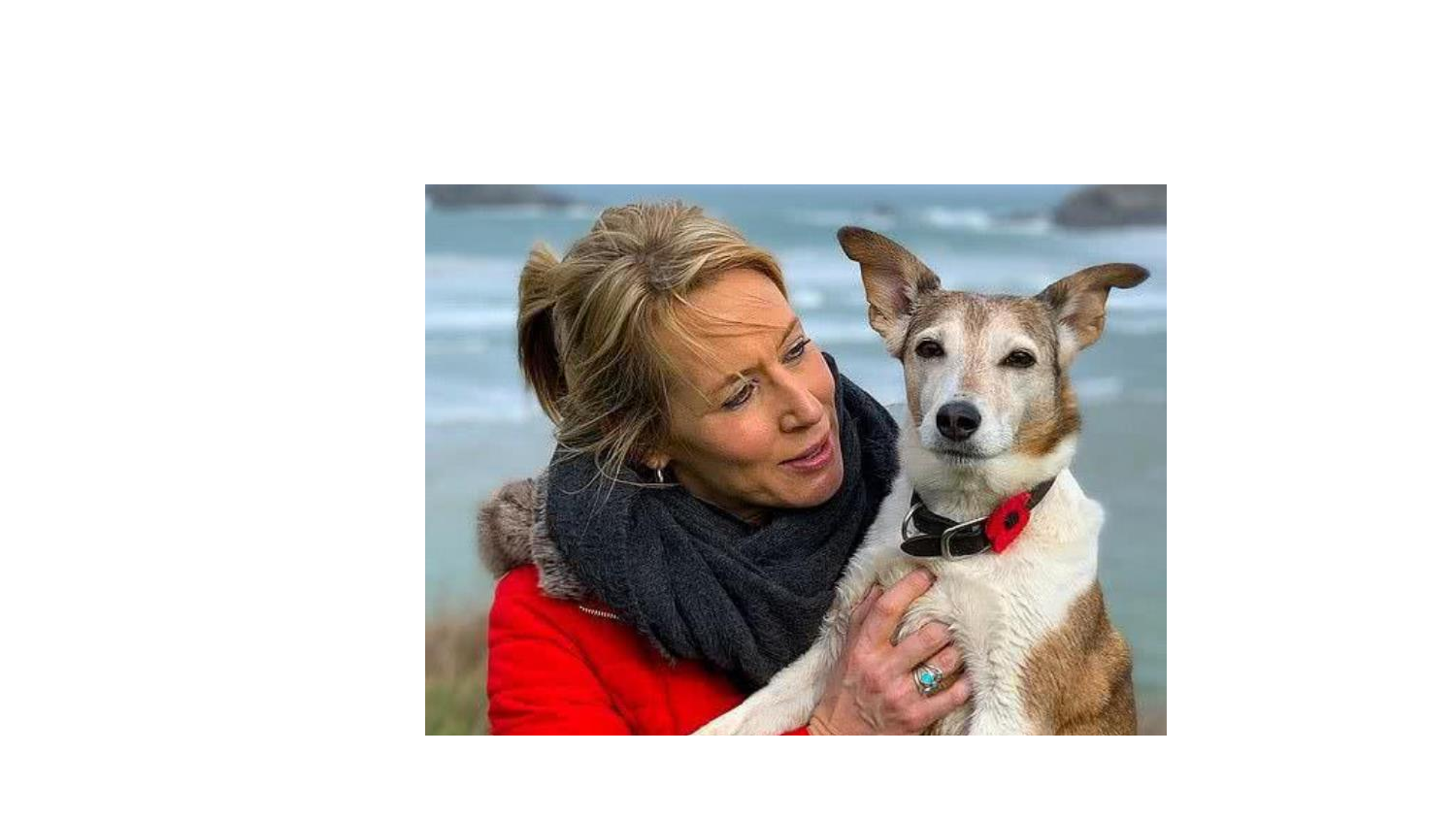Try to read this text. The title is translated and the glossary below will help, so don't panic

## 42岁英国女子给小狗当"妈妈 "

UK woman becomes 'mother' to pet dog.

KateTaylor是英国人,她有一只狗,名字叫Poppy。Kate 今年42岁,她的狗13岁。Kate很想做妈妈,她没有孩 子,她说Poppy就是她的女儿。

Kate去哪里都想和Poppy在一起。她辞了工作, 她说不 能让女儿"一个人"在家里。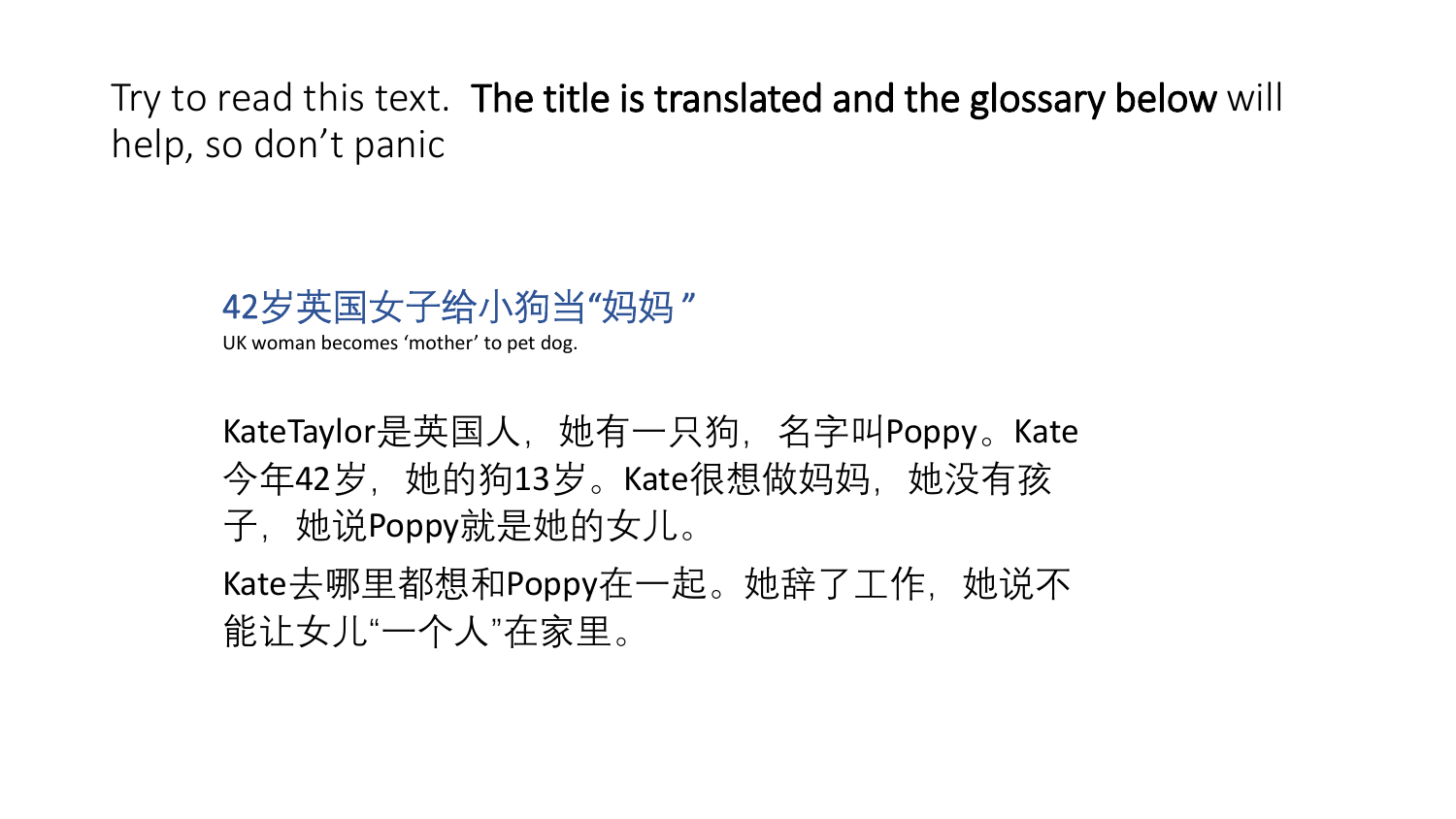- 女子 nǚzǐ woman / female
- 狗 gǒu dog
- 当 dāng to be
- 妈妈 māma mother
- 只 zhī measure word for birds and certain
- animals
- 名字 míngzi name (of a person or thing)
- 做 zuò to do / to make / to be
- 孩子 háizi child
- 女儿 nǚ'ér daughter
- $-\text{\emph{E}}$  yīqǐ in the same place / together
- 辞 cí to resign
- 工作 gōngzuò to work / work / job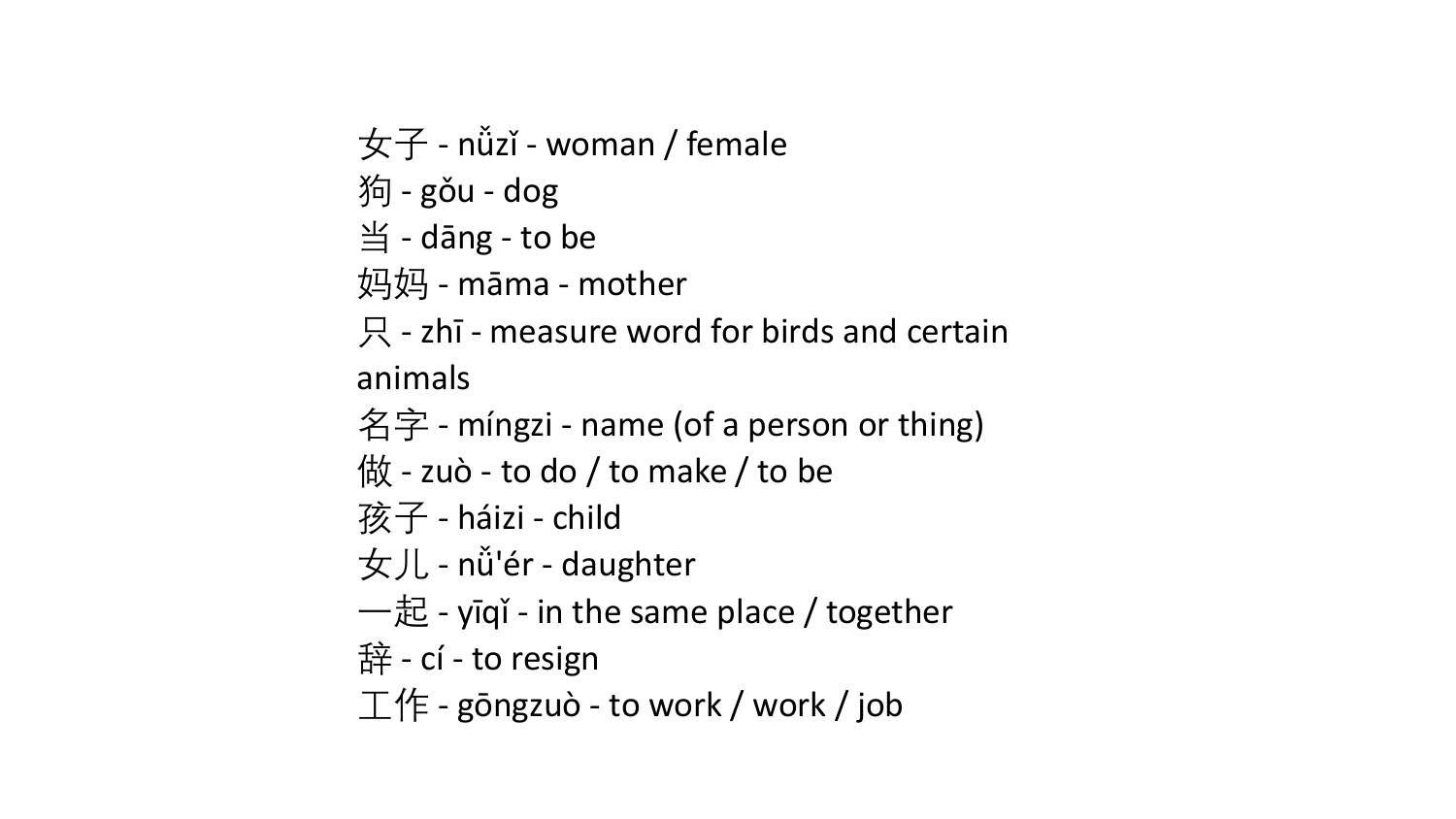The following are online links. When you have followed them and finished the contents, close them and come back to this page.

- Here's a bit of focus on some of the language from the text:
- <https://www.showme.com/sh/?h=Yddaug4>
- [Now try listening to it here.](https://static.wixstatic.com/mp3/166887_9be32d5bbcfd4e8eb6ad1cddc6f05d20.mp3) How much can you pick out?